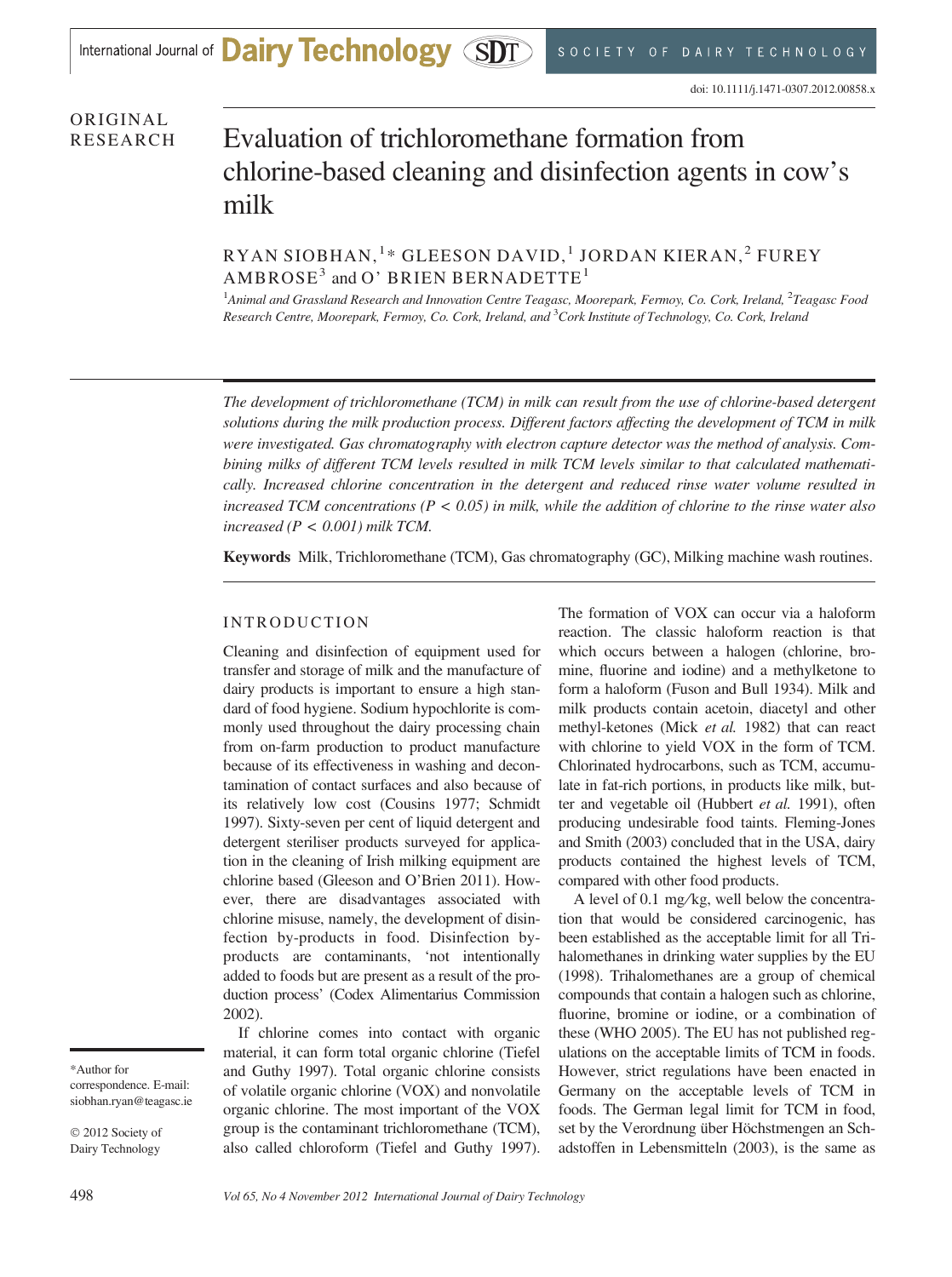the EU drinking water limit for Trihalomethanes. Furthermore, TCM target levels of  $< 0.03$  and  $< 0.002$  mg/kg in butter and milk, respectively, have been recommended. Thus, it is economically important that individual countries competing for market share achieve these TCM targets as well as the legal targets.

The presence of TCM in food has previously been associated with chlorinated drinking water (Rook 1974). However, it is now known that cleaning and disinfection solutions containing chlorine can also be considered a source of contamination (Resch and Guthy 2000). The authors showed the formation of TCM in recycled cleaning and disinfection solutions when rinsing (pre- and post-washing) with water was omitted from the milking machine wash procedure. Lack of rinsing permitted direct contact between the detergent solution and milk. Consequently, the TCM concentration increased in the detergent solution and in the subsequent milk passing through the milking machine. Recycling of the detergent solution for a further wash occasion allowed TCM to further increase in milk. In Ireland, the two most common procedures for cleaning and disinfection of milking equipment are: hot circulation cleaning using a formulated detergent steriliser (sodium hydroxide and sodium hypochlorite) and cold circulation cleaning using a formulated powder-based alkaline detergent (O'Brien 2009). Chlorine is used in both routines because it represents the steriliser portion of the detergent steriliser product used for the hot circulation cleaning and is used in conjunction with a weekly hot wash in the cold circulation cleaning system. In a scenario where acid washing is used daily and the solution is discarded after use, the currently recommended chlorine concentration in the detergent steriliser solution ranges between 100 and 200 mg⁄L chlorine (Clegg and Bacic 1968; Reinemann et al. 2003). Both hot and cold circulation cleaning involve three stages, a pre-washing rinse (directly after milking), washing, and a post-washing rinse (Palmer 1991). Chlorine may also be added to the water of the post-rinse of the cold circulation cleaning on some Irish farms, as an extra hygiene step. The recommended chlorine concentration in the post-rinse water is  $29 \text{ mg/L}$  chlorine. The recommended volume of rinse water required for both the preand post-rinses of a milking plant is 14 L⁄milking unit (L⁄MU) (O'Brien 2009). However, water is a resource which has to be purchased and paid for on many farms and this may influence the volume of water used in the rinse cycle. The effect of reduced rinse water usage on the development of TCM in milk with Irish wash procedures has not been investigated.

As the milk purchasing cooperative/company collects the milk from each farm, the individual milk is mixed with the larger milk pool. These individual farm supplies may have varying TCM concentrations. Thus, the TCM content of milk for processing into dairy products is a function of the TCM levels of all of the contributing milks. The objectives of this study were to investigate: (i) the effect of combining milks of different TCM levels on the overall TCM concentration of the resulting milk pool, (ii) the effect of two concentrations of chlorine

 $(263 \text{ and } 473 \text{ mg/L})$  and four levels of rinse water  $(7, 10, 14)$ and 16.3 L⁄MU) used in milking machine washing routines, on TCM levels in milk, and (iii) the effect of varying chlorine concentrations  $(0, 29, 58, 116, \text{mg/L})$  added to the final rinse water of the milking machine washing routine on TCM residues in milk.

# MATERIALS AND METHODS

#### Measurement method

Static head-space gas chromatography (HS-GC) with electron capture detector (ECD) was chosen as the analytical procedure and was used as described by Resch and Guthy (1999). The GC settings used for the analysis of TCM in milk are shown in Table 1. Resch and Guthy (1999) showed that the use of an internal standard method was beneficial when comparing similar samples. The authors also showed that the external standard method gave improved recovery for TCM in milk when compared with the internal standard method alone. Therefore, both an internal and external standard were used for analysis throughout.

Effect of combining milks of varying TCM concentrations Milk was obtained directly from a cow by hand milking (as opposed to machine milking) and placed in two glass containers that had been thoroughly washed, rinsed with ethanol and distilled water, oven dried and cooled. Milk obtained in this

Table 1 Gas chromatography conditions for the analysis of trichloromethane in milk

| Auto-Sampler                    | CTC analytics Combi-pal <sup>1</sup>           |
|---------------------------------|------------------------------------------------|
| Carrier gas                     | Helium                                         |
| Incubation time and temperature | 1 h, 80 $\degree$ C                            |
| Agitator                        | $500$ rpm, $5 \text{ s}$ on $2 \text{ s}$ off  |
| Injection time                  | 30 <sub>s</sub>                                |
| Temperature of injection needle | 85 °C                                          |
| <b>Transfer liner</b>           | 90 °C                                          |
| Cycle time                      | 38.5 min                                       |
| Gas chromatography              | Agilent 7890A                                  |
| Detector                        | <b>Electron Capture Detector</b>               |
| Split                           | 10:1                                           |
| Make-up gas                     | Nitrogen 10 mL/min                             |
| Helium gas pressure             | 80 bar                                         |
| Column                          |                                                |
| Injector temperature            | 90 °C                                          |
| Detector                        | 280 °C                                         |
| Program                         | $50 °C$ 5 min                                  |
|                                 | Ramped to 130 $\degree$ C at 5 $\degree$ C/min |
|                                 | Immediately ramped to 200 $\degree$ C          |
|                                 | at $20 °C/min$                                 |
|                                 | Hold for 10 min                                |
| Total time of analysis          | 34.5 min                                       |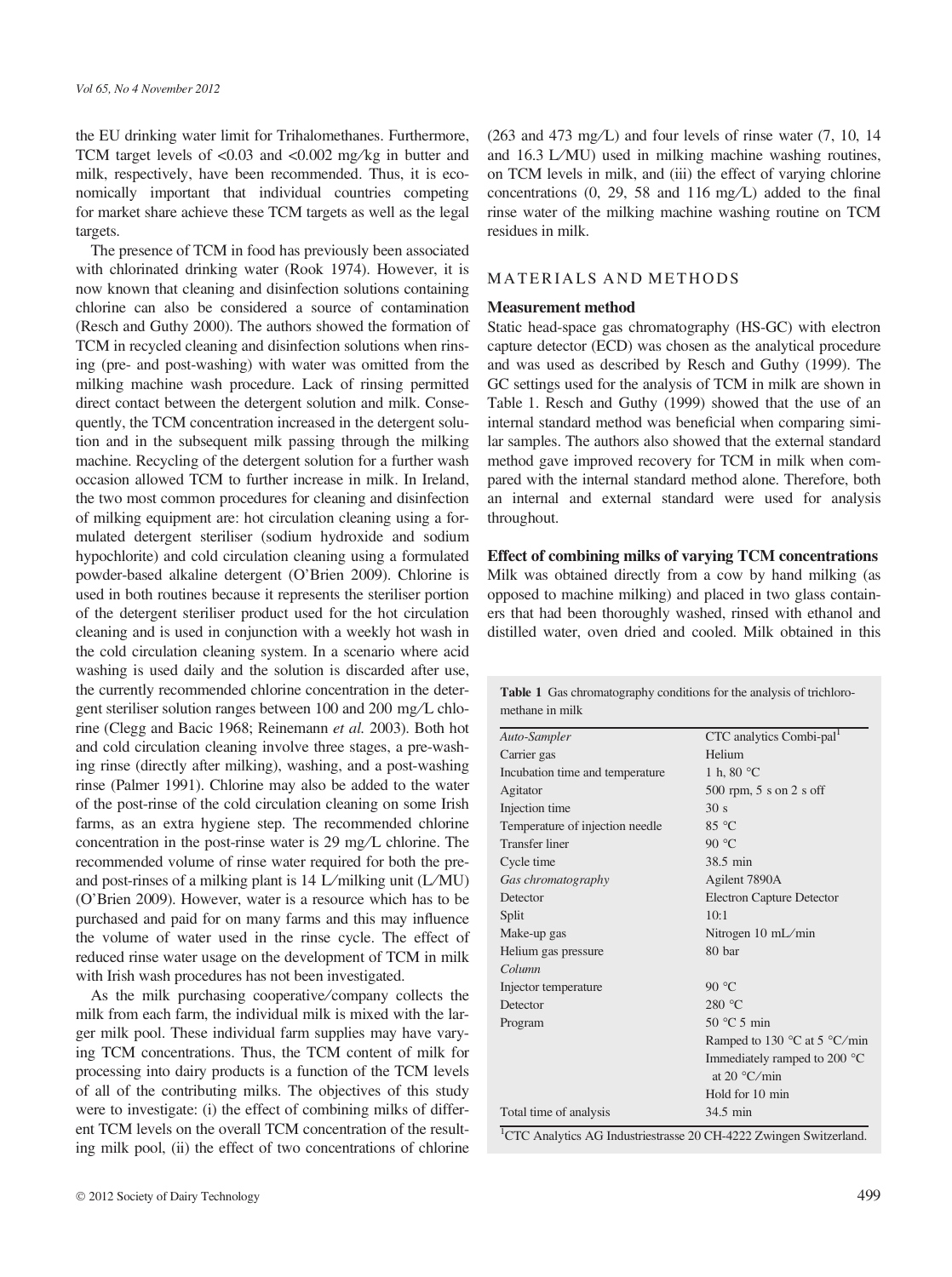manner had no contact with cleaning and disinfection agents and had nondetectable levels of TCM. This milk volume was sub-divided into Milk A and Milk B. Milk B was spiked with a known concentration (0.027 mg/kg) of TCM (high). Six combinations of milks were prepared in the following order: 100:0, 80:20, 60:40, 40:60 and 20:80, 0:100 Milk A and Milk B (high), respectively. The samples were stored at  $4^{\circ}$ C for 24 h before analysis. This procedure was repeated five times and each sample was analysed in duplicate.

# Effect of different chlorine concentrations and rinse water volumes on TCM levels in milk

Where daily acid washing is not used, the recommended chlorine concentration of detergent steriliser solution is between 200 and 300 mg/L (Gleeson and O'Brien 2011). Therefore, the effect of two chlorine concentrations (263 and 473 mg/L) representing the recommended concentration and an abuse concentration of detergent steriliser solution used in the main hot circulation wash cycle for a 30 unit milking plant was tested. The hot circulation cleaning regime included:

- 1. an initial pre-wash rinse with cold water at a volume of 14 L⁄MU,
- 2. the main wash with detergent steriliser at chlorine concentrations of 263 and 473 mg/L at a volume of 12 L/MU and
- 3. a post-wash rinse with varying levels of cold water (7, 10, 14 and 16.5 L⁄MU) tested at each of the two chlorine concentrations.

All milking machine detergent⁄steriliser washes were completed using hot water at 70  $^{\circ}$ C. After each 5-day period, the milking machine received an acid wash with hot water (70  $^{\circ}$ C) to descale equipment surfaces, followed by an alkaline detergent/steriliser wash using hot water  $(70 \degree C)$ .

Each detergent steriliser chlorine concentration was evaluated in association with each rinse water volume over a 5-day period (10 milking events). Milk samples were taken from the milk line prior to the plate cooler. Milk samples were collected at the start of milking as the initial milk was pumped from the receiver jar to the bulk tank. These samples were referred to as 'first milk' samples (in the first 4.5 L). Subsequent milk samples were taken mid-way through milking and were referred to as 'mid milk' samples. Approximately, 100 mL of milk was taken per sample. All milk samples were cooled to  $4^{\circ}$ C and stored at  $-22$  °C until analysis. It had previously been shown that storage at  $-22$  °C for 1 week did not impact on TCM levels (data not shown). Sampling for each treatment took place during morning (am) and evening (pm) milkings. As part of the experimental dairy farm procedure, a milking interval of 17/7 was in place, that is, 17 h between pm and am milking and 7 h between am and pm milking.

# Effect of the addition of sodium hypochlorite to the final rinse water on TCM levels in milk

The hot circulation cleaning routine included: (i) a post-milking/pre-wash rinse using 16.5 L/MU of water, (ii) a main wash

including detergent steriliser containing  $263 \text{ mg/L}$  chlorine with 12 L/MU wash solution, (iii) a post-wash rinse using 16.5 L⁄MU, and (iv) an additional post-wash rinse conducted immediately after the first post-wash rinse. The additional postwash rinse cycle contained 0, 29, 58 and 116 mg/L free available chlorine and treatments were evaluated over a 5-day period (10 milking events). The recommended chlorine concentration is 29 mg/L, and two other elevated chlorine concentrations  $(58$ and 116 mg⁄L) used in the post-rinse water on levels of TCM in milk were tested. Milk sampling was conducted as described earlier (at the commencement and mid-way through milking).

#### Statistical analysis

Statistical analysis was completed using ProcMixedSAS (SAS Institute Inc 2009). Linear auto-regression was used to establish the relationship between bulk milk volume and TCM concentration in milk.

Results of varying rinse water volume and chlorine concentration on TCM formation in milk were analysed using a repeated measures model. A diagonal covariance structure was assumed. The model included terms for chlorine concentration  $(mg/L)$ , rinse water volume (L), stage of sampling (first, mid), time (am, pm) and their interactions. Pairwise comparisons were performed and a Tukey–Kramer adjustment was used.

Results from the addition of hypochlorite to the final rinse water of milking machine wash routines were analysed using a repeated measures model. A diagonal covariance structure was assumed. The model included terms for Time (am⁄ pm), Stage (Sampling stage), and Treatment (chlorine concentration). Time was treated as the main effect. Pairwise comparisons were performed and a Tukey–Kramer adjustment was used. Statistically significant differences were determined at 5% probability level.

# RESULTS AND DISCUSSION

#### Effect of combining milk of varying TCM concentrations

A direct correlation between the proportion of 'high' TCM milk and the TCM concentration of the combined milks was observed  $(P < 0.001)$  (Fig. 1). Greater than 99% of the



Figure 1 Effect of combining milks of different trichloromethane (TCM) concentrations on the average TCM concentration of the combined milk  $({\text{high}}' = 0.027 \text{ mg/kg})$ .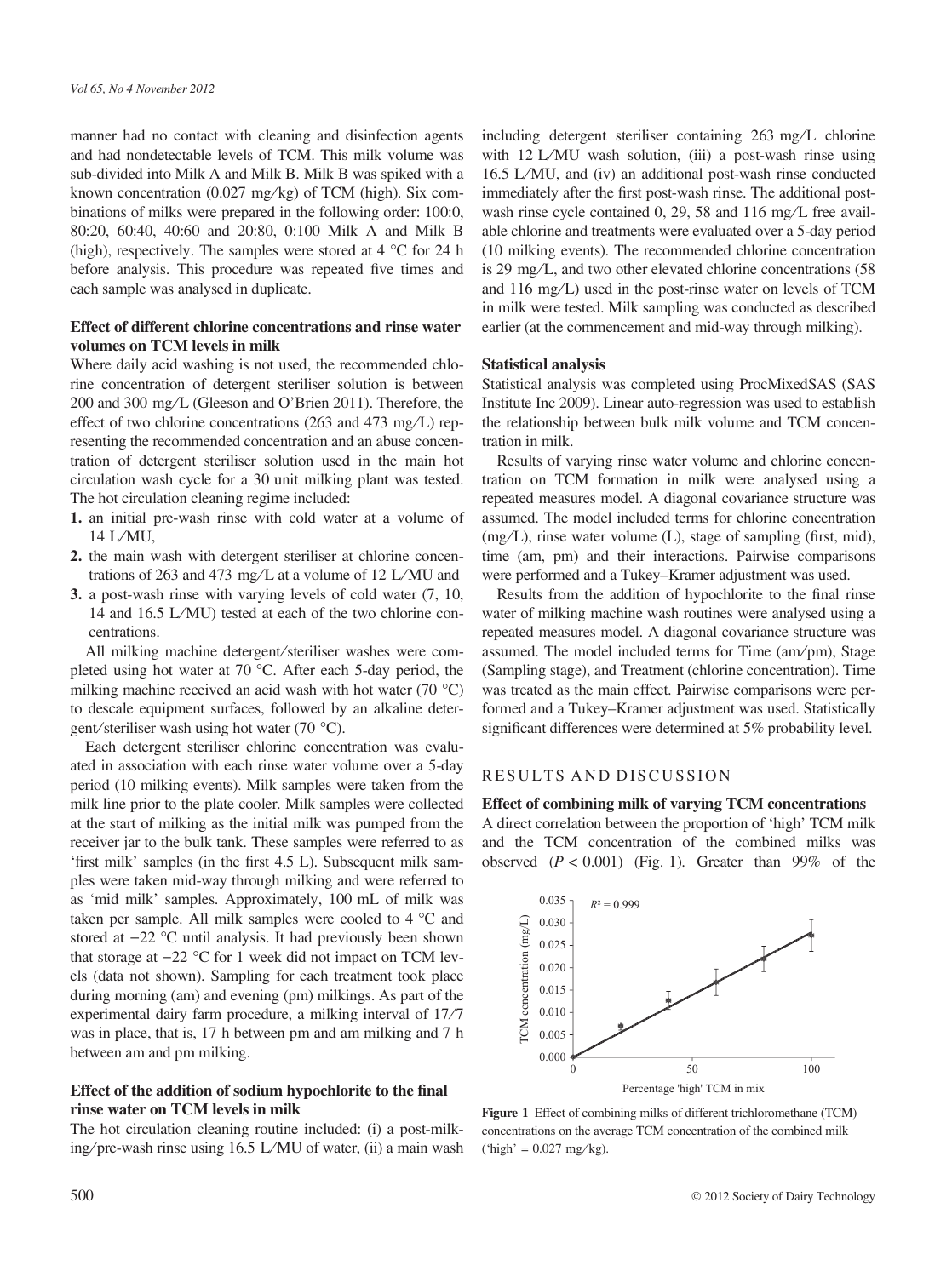variability in TCM concentration could be explained by varying the volume of 'high' TCM milk added. The TCM concentration of a milk pool is dependent on the TCM levels of the individual component milks and the volume of such milks. Therefore, bulk milk of 0.008 mg⁄ kg TCM concentration has the potential to contaminate three similar quantities of milk of nondetectable TCM content resulting in a final TCM concentration of approximately 0.002 mg/kg in the milk mixture. This is of particular significance to milk processors as it shows that the number of milk suppliers with high TCM concentrations in their milk can influence the final TCM concentration of the combined milk load.

# Effect of varying chlorine concentrations and rinse water volumes on TCM levels in milk

When the detergent sanitiser solution containing 263 mg/L chlorine was in place, average TCM residues in milk were increased as rinse water volumes were reduced from 16.5 to 7.0 L/MU ( $P < 0.001$ ). Reducing the rinse water volume from 16.5 to 14.0 L⁄MU resulted in an increase in TCM concentration of 0.002 mg/kg  $(P < 0.01)$  (Table 2) in the 'first milk' sample. No such increase was observed in the 'mid milk' sample  $(P > 0.05)$ . TCM residue in the 'first milk' sample was increased also when rinse water volumes were reduced from 14.0 to 7.0 L/MU ( $P < 0.001$ ) but no significant effect was observed in the 'mid milk' samples. There was no significant difference in milk TCM concentrations observed when 263 and 473 mg/L chlorine in the detergent solution were compared  $(P > 0.05)$  (data not shown).

Average TCM residues in milk were increased as rinse water volumes were reduced from 16.5 to 7.0 L⁄MU when 473 mg/L chlorine was contained in the detergent steriliser solution ( $P < 0.001$ ). Reducing the rinse water volume from 16.5 to 14.0 L⁄MU resulted in a numerical increase in TCM concentration of 0.001 mg/kg ( $P > 0.05$ ) (Table 2) in the 'first

Table 2 Effect of chlorine concentration and rinse water volume of milking machine wash routines  $(n = 20)$  on trichloromethane concentrations in milk (mg/kg)

| Chlorine<br>concentration                                            | Volume of rinse water L |                     |                        |                 |        |             |
|----------------------------------------------------------------------|-------------------------|---------------------|------------------------|-----------------|--------|-------------|
|                                                                      | 16.5                    | 14                  | 10                     | 7               | $SE^I$ | $P-value^2$ |
| $263$ mg/L                                                           |                         |                     |                        |                 |        |             |
| 'First Milk'                                                         | $0.002^{\rm a}$         | 0.004 <sup>b</sup>  | $0.004^{ab}$ $0.010^c$ |                 | 0.125  | $\ast$      |
| 'Mid Milk'                                                           | 0.001 <sup>a</sup>      | $0.001^{\rm a}$     | $0.001^{\rm a}$        | $0.002^a$       | 0.163  |             |
| $473$ mg/L                                                           |                         |                     |                        |                 |        |             |
| 'First Milk'                                                         | 0.003 <sup>a</sup>      | $0.004^{ab}$        | $0.006^{bc}$           | $0.008^{\circ}$ | 0.124  | $\ast$      |
| 'Mid Milk'                                                           | $0.000^a$               | 0.000 <sup>ac</sup> | $0.000^{ad}$ $0.002^b$ |                 | 0.174  | $\ast$      |
| Means with common superscript are not significantly different within |                         |                     |                        |                 |        |             |

rows.

1 Standard Error of the mean.

 $^{2}P$ -value \*<0.01.

The stage at which sampling occurred, that is, 'first' and 'mid', affected the resulting TCM concentration in milk. 'First milk' samples contained increased levels of TCM compared with 'mid milk' samples ( $P < 0.001$ ). This effect was observed because of the 'first milk' sample being the first milk to come in contact with the cleaned equipment surfaces. The concentration of TCM in the 'mid milk' sample was diluted by the large milk volume processed during the milking period. Although high TCM levels were obtained for many of the 'first milk' samples, it is important to note that these figures would not be representative of the overall bulk milk TCM concentration. The TCM concentration of 'mid milk' samples would be more representative of bulk milk TCM concentrations.

When data for am and pm milkings were compared, an increase in TCM concentration was observed in mean pm milk samples ( $P < 0.001$ ). This may be due to the shorter milking interval between am and pm milking (7 h) and the consequent milk yield at the pm milking. The reduced milk volume at pm milkings may lead to less dilution and increased concentrations of TCM in milk. Current advice to farmers states that the first 4.5 L of milk, at the start of milking, should be run to waste.

# Effect of the addition of sodium hypochlorite to the final rinse water on TCM levels in milk

Increased concentrations of hypochlorite in the final rinse water of milking machine wash routines resulted in an increase in the formation of TCM in 'first milk' samples ( $P < 0.001$ ). Increasing the concentration of chlorine from 0 to 29, 58 and 116 mg/L resulted in an increase of  $\leq 0.001$ ,  $\leq 0.001$  and  $0.002$  mg/kg TCM in 'first milk' samples, respectively  $(P < 0.001)$  (Table 3). Levels of TCM in average milk samples ('First' and 'Mid' milk samples) did not exceed the recommended level of 0.002 mg/kg upon the addition of the 29 and 58 mg/L chlorine to the final rinse water. However, the

Table 3 Effect of different hypochlorite concentrations in final rinse water of milking machine wash routines ( $n = 20$ ) on trichloromethane concentrations in milk  $(mg/kg)$ 

|                                                                               |          | Concentration of chlorine $mg/L$ |                                            |                 |                 |             |
|-------------------------------------------------------------------------------|----------|----------------------------------|--------------------------------------------|-----------------|-----------------|-------------|
|                                                                               | $\theta$ | 29                               | .58                                        | 116             | SE <sup>I</sup> | $P-value^2$ |
| 'First milk'<br>'Mid milk'                                                    |          | $0.000^a$ $0.000^a$ $0.000^a$    | $0.000^a$ $0.001^b$ $0.001^{cb}$ $0.003^d$ | $0.000^{\rm a}$ | 0.065<br>0.065  | $*$         |
| Means with common superscript are not significantly different within<br>rows. |          |                                  |                                            |                 |                 |             |

1 Standard Error of the mean.

 $^{2}P$ -value \*<0.001.